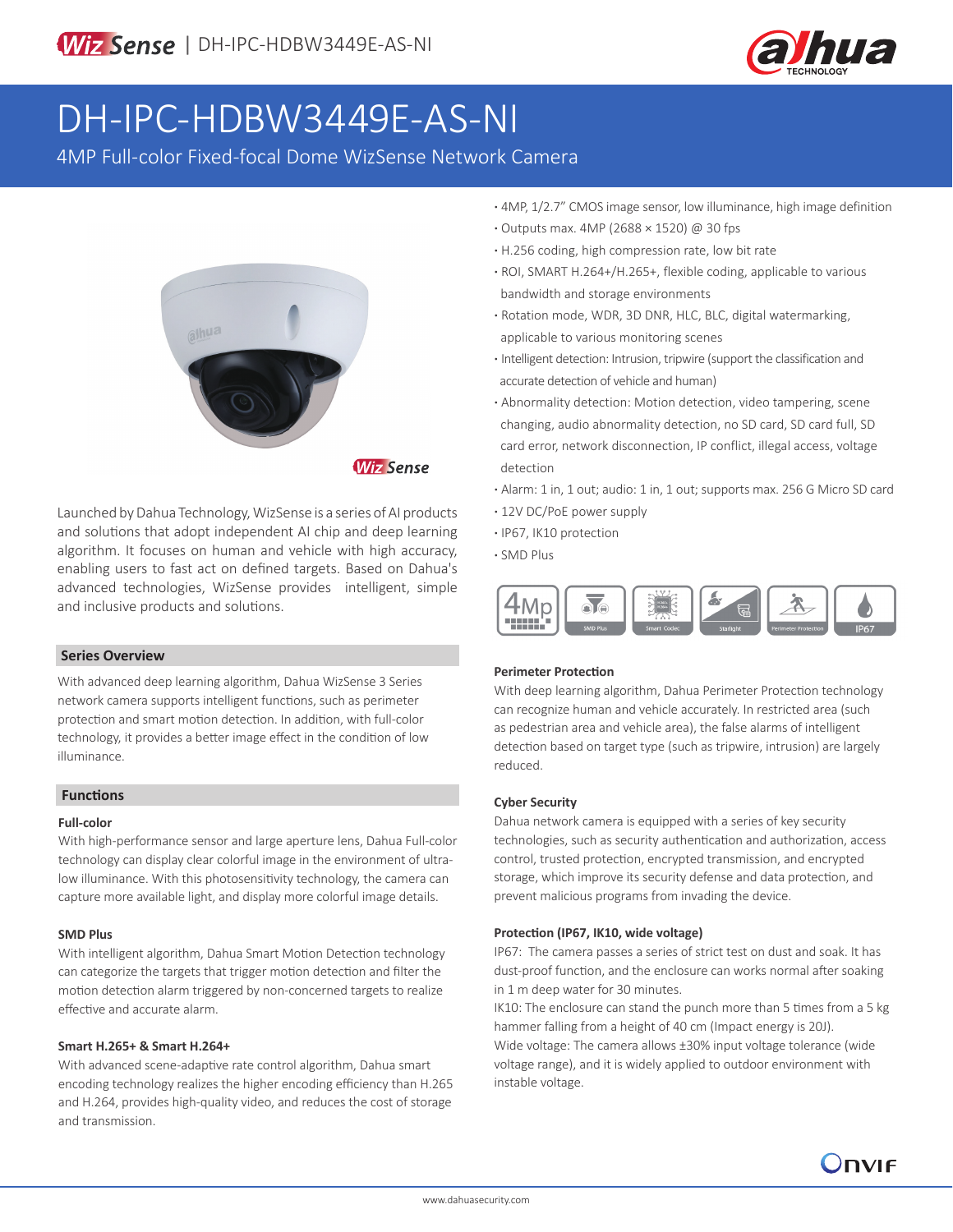# Wiz Sense | DH-IPC-HDBW3449E-AS-NI

# **Technical Specification**

| Camera                      |                   |                                                                                                                                                                              |                                |                     |                                         |
|-----------------------------|-------------------|------------------------------------------------------------------------------------------------------------------------------------------------------------------------------|--------------------------------|---------------------|-----------------------------------------|
| Image Sensor                |                   | 1/2.7"4Megapixel progressive CMOS                                                                                                                                            |                                |                     |                                         |
| Max. Resolution             |                   | 2688 (H) × 1520 (V)                                                                                                                                                          |                                |                     |                                         |
| <b>ROM</b>                  |                   | 128 MB                                                                                                                                                                       |                                |                     |                                         |
| <b>RAM</b>                  |                   | 512 MB                                                                                                                                                                       |                                |                     |                                         |
| <b>Scanning System</b>      |                   | Progressive                                                                                                                                                                  |                                |                     |                                         |
| Electronic Shutter Speed    |                   | Auto/Manual 1/3 s-1/100,000 s                                                                                                                                                |                                |                     |                                         |
| Min. Illumination           |                   | 0.003 Lux@F1.0                                                                                                                                                               |                                |                     |                                         |
| S/N Ratio                   |                   | > 56 dB                                                                                                                                                                      |                                |                     |                                         |
| Pan/Tilt/Rotation Range     |                   | Pan: 0°-355°<br>Tilt: 0°-65°<br>Rotation: 0°-355°                                                                                                                            |                                |                     |                                         |
| Lens                        |                   |                                                                                                                                                                              |                                |                     |                                         |
| Lens Type                   |                   | Fixed-focal                                                                                                                                                                  |                                |                     |                                         |
| Mount Type                  |                   | M12                                                                                                                                                                          |                                |                     |                                         |
| Focal Length                |                   | 2.8 mm; 3.6 mm                                                                                                                                                               |                                |                     |                                         |
| Max. Aperture               |                   | F1.0                                                                                                                                                                         |                                |                     |                                         |
| Field of View               |                   | 2.8 mm: Horizontal 103° × vertical 53° × diagonal 122°<br>3.6 mm: Horizontal 80° x vertical 43° x diagonal 95°                                                               |                                |                     |                                         |
| Iris Type                   |                   | Fixed                                                                                                                                                                        |                                |                     |                                         |
| <b>Close Focus Distance</b> |                   | 2.8 mm: 1.2 m (3.9 ft)<br>3.6 mm: 2.4 m (7.9 ft)                                                                                                                             |                                |                     |                                         |
|                             | Lens              | Detect                                                                                                                                                                       | Observe                        | Recognize           | Identify                                |
| <b>DORI Distance</b>        | 2.8 <sub>mm</sub> | 56.0 m<br>(183.7 ft)                                                                                                                                                         | 22.4 m<br>(73.5 ft)            | 11.2 m<br>(36.7 ft) | 5.6 <sub>m</sub><br>$(18.4 \text{ ft})$ |
|                             | 3.6 <sub>mm</sub> | 80.0 m<br>(262.5 ft)                                                                                                                                                         | 32.0 m<br>$(105.0 \text{ ft})$ | 16.0 m<br>(52.5 ft) | 8.0 m<br>(26.3 ft)                      |
| Professional, Intelligent   |                   |                                                                                                                                                                              |                                |                     |                                         |
| <b>Perimeter Protection</b> |                   | Tripwire, intrusion (Recognition of vehicle and people)                                                                                                                      |                                |                     |                                         |
| Intelligent Search          |                   | Work together with Smart NVR to perform refine<br>intelligent search, event extraction and merging to event<br>videos                                                        |                                |                     |                                         |
| Video                       |                   |                                                                                                                                                                              |                                |                     |                                         |
| Video Compression           |                   | H.265; H.264; H.264H; H.264B; MJPEG (only supported<br>by the sub stream)                                                                                                    |                                |                     |                                         |
| <b>Smart Codec</b>          |                   | Smart H.265+/ Smart H.264+                                                                                                                                                   |                                |                     |                                         |
| Video Frame Rate            |                   | Main stream (2688 × 1520 @ 1-25/30 fps)<br>sub stream (704 × 576 @ 1-25/704 × 480 @ 1-30 fps)<br>third stream (1280 × 720 @ 1-25/30 fps)                                     |                                |                     |                                         |
| <b>Stream Capability</b>    |                   | 3 streams                                                                                                                                                                    |                                |                     |                                         |
| Resolution                  |                   | 4M (2688 × 1520); 3M (2304 × 1296); 1080p (1920 ×<br>1080); 1.3M (1280 × 960); 720p (1280 × 720); D1 (704<br>× 576/704 × 480); VGA (640 × 480); CIF (352 × 288/352<br>× 240) |                                |                     |                                         |
| <b>Bit Rate Control</b>     |                   | CBR; VBR                                                                                                                                                                     |                                |                     |                                         |
| Video Bit Rate              |                   | H.264: 3 kbps-8192 kbps<br>H.265: 3 kbps-8192 kbps                                                                                                                           |                                |                     |                                         |

Day/Night Color/B/W BLC Yes

| WDR                            | 120 dB                                                                                                                                                                                                                                                                                                               |  |
|--------------------------------|----------------------------------------------------------------------------------------------------------------------------------------------------------------------------------------------------------------------------------------------------------------------------------------------------------------------|--|
| <b>White Balance</b>           | Auto/natural/street lamp/outdoor/manual/regional<br>custom                                                                                                                                                                                                                                                           |  |
| Gain Control                   | Auto/Manual                                                                                                                                                                                                                                                                                                          |  |
| <b>Noise Reduction</b>         | 3D DNR                                                                                                                                                                                                                                                                                                               |  |
| <b>Motion Detection</b>        | OFF/ON (4 areas, rectangular)                                                                                                                                                                                                                                                                                        |  |
| Region of Interest (RoI)       | Yes (4 areas)                                                                                                                                                                                                                                                                                                        |  |
| <b>Image Rotation</b>          | 0°/90°/180°/270° (Support 90°/270° with 1920 × 1080<br>resolution and lower.)                                                                                                                                                                                                                                        |  |
| Mirror                         | Yes                                                                                                                                                                                                                                                                                                                  |  |
| Privacy Masking                | 4 areas                                                                                                                                                                                                                                                                                                              |  |
| Audio                          |                                                                                                                                                                                                                                                                                                                      |  |
| <b>Audio Compression</b>       | G.711a; G.711Mu; G726                                                                                                                                                                                                                                                                                                |  |
| Alarm                          |                                                                                                                                                                                                                                                                                                                      |  |
| Alarm Event                    | No SD card; SD card full; SD card error; less service time<br>of SD card (smart card supports); network disconnection;<br>IP conflict; illegal access; voltage detection; security<br>exception; motion detection; video tampering; scene<br>changing; input abnormal; intensity change; tripwire;<br>intrusion; SMD |  |
| Network                        |                                                                                                                                                                                                                                                                                                                      |  |
| Network                        | RJ-45 (10/100 Base-T)                                                                                                                                                                                                                                                                                                |  |
| SDK and API                    | Yes                                                                                                                                                                                                                                                                                                                  |  |
| Protocol                       | IPv4; IPv6; HTTP; TCP; UDP; ARP; RTP; RTSP; RTCP; RTMP;<br>SMTP; FTP; SFTP; DHCP; DNS; DDNS; QoS; UPnP; NTP;<br>Multicast; ICMP; IGMP; NFS; PPPoE; SNMP                                                                                                                                                              |  |
| <b>Cyber Security</b>          | Video encryption; firmware encryption; configuration<br>encryption; Digest; WSSE; account lockout; security logs;<br>IP/MAC filtering; generation and importing of X.509<br>certification; syslog; HTTPS; 802.1x; trusted boot; trusted<br>execution; trusted upgrade                                                |  |
| Interoperability               | ONVIF(Profile S/Profile G/Profile T);CGI;P2P;Milestone;<br>Genetec                                                                                                                                                                                                                                                   |  |
| Scene self-adaptation<br>(SSA) | Yes                                                                                                                                                                                                                                                                                                                  |  |
| User/Host                      | 20 (Total bandwidth: 64M.)                                                                                                                                                                                                                                                                                           |  |
| Storage                        | FTP; SFTP; Micro SD Card (support max. 256 G); NAS                                                                                                                                                                                                                                                                   |  |
| <b>Browser</b>                 | IE: IE8; IE9; IE11<br>Chrome<br>Firefox                                                                                                                                                                                                                                                                              |  |
| Management Software            | Smart PSS; DSS; DMSS                                                                                                                                                                                                                                                                                                 |  |
| Mobile Phone                   | IOS; Android                                                                                                                                                                                                                                                                                                         |  |
| Certification                  |                                                                                                                                                                                                                                                                                                                      |  |
| Certifications                 | CE-LVD: EN62368-1<br>CE-EMC: Electromagnetic Compatibility Directive<br>2014/30/EU<br>FCC: 47 CFR FCC Part 15, Subpart B<br>UL/CUL: UL60950-1 CAN/CSA C22.2 No.60950-1-07                                                                                                                                            |  |
| Port                           |                                                                                                                                                                                                                                                                                                                      |  |
| Audio Input                    | 1 channel (RCA port)                                                                                                                                                                                                                                                                                                 |  |
| Audio Output                   | 1 channel (RCA port)                                                                                                                                                                                                                                                                                                 |  |
| Alarm Input                    | 1 channel in: 5mA 3V-5V DC                                                                                                                                                                                                                                                                                           |  |